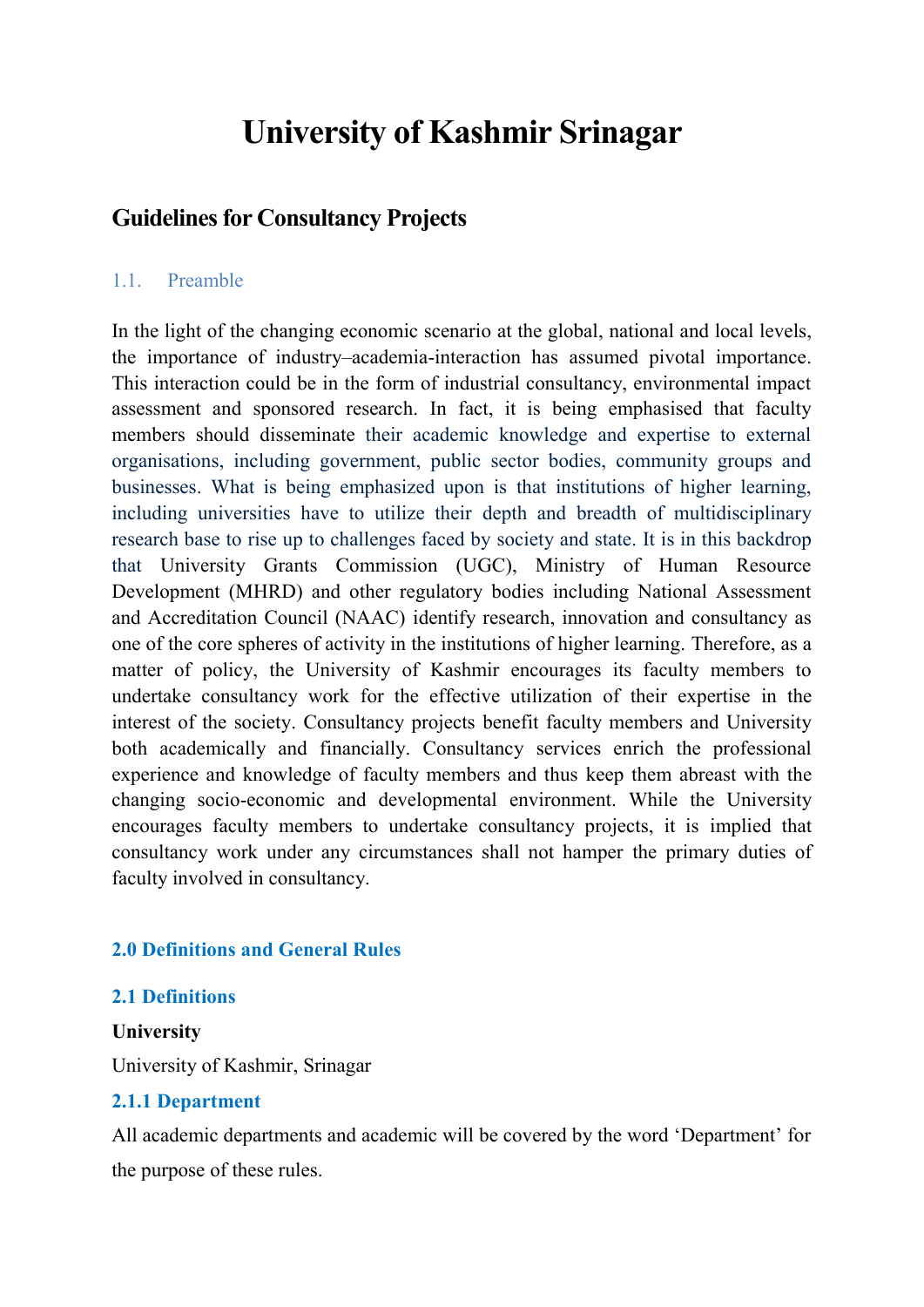## **2.1.2 Research Centre**

All research Centres of University of Kashmir will be covered by the word 'Research Centre' for the purpose of these rules.

## **2.1.3 Vice-Chancellor**

Vice Chancellor, University of Kashmir, Srinagar.

## **2.1.4 Dean Research**

Dean Research, University of Kashmir, Srinagar

## **2.1.5 Dean**

Dean of School, University of Kashmir, Srinagar.

## **2.1.6 Head**

Head of the Academic /Teaching Department

## **2.1.7 Director**

Director of Research Centre/Department wherever applicable

# **2.1.8 Institutional Consultancy**

Consultancy offered by University, government institutes, ministries, international bodies, NGO, Corporations , organizations, trusts, private institutes including HRD activities in continuing education centre etc.

# **2.1.9 Industrial Consultancy**

Consultancy offered by industries, consulting firms, companies and individuals etc.

# **2.1.10 EIA Coordinator (EC)**

Faculty member of the University accredited and recognised by NABET (National Accreditation Board of Education and Training), QCI (Quality Council of India)/or any other relevant body.

# **2.1.11 Lead Consultant (L.C)**

Faculty member of any Department/Centre who will act as leader of the consultancy project

## **2.1.12. Consultant**

Faculty member and/ or team of faculty members/Scientist/ Employee providing consultancy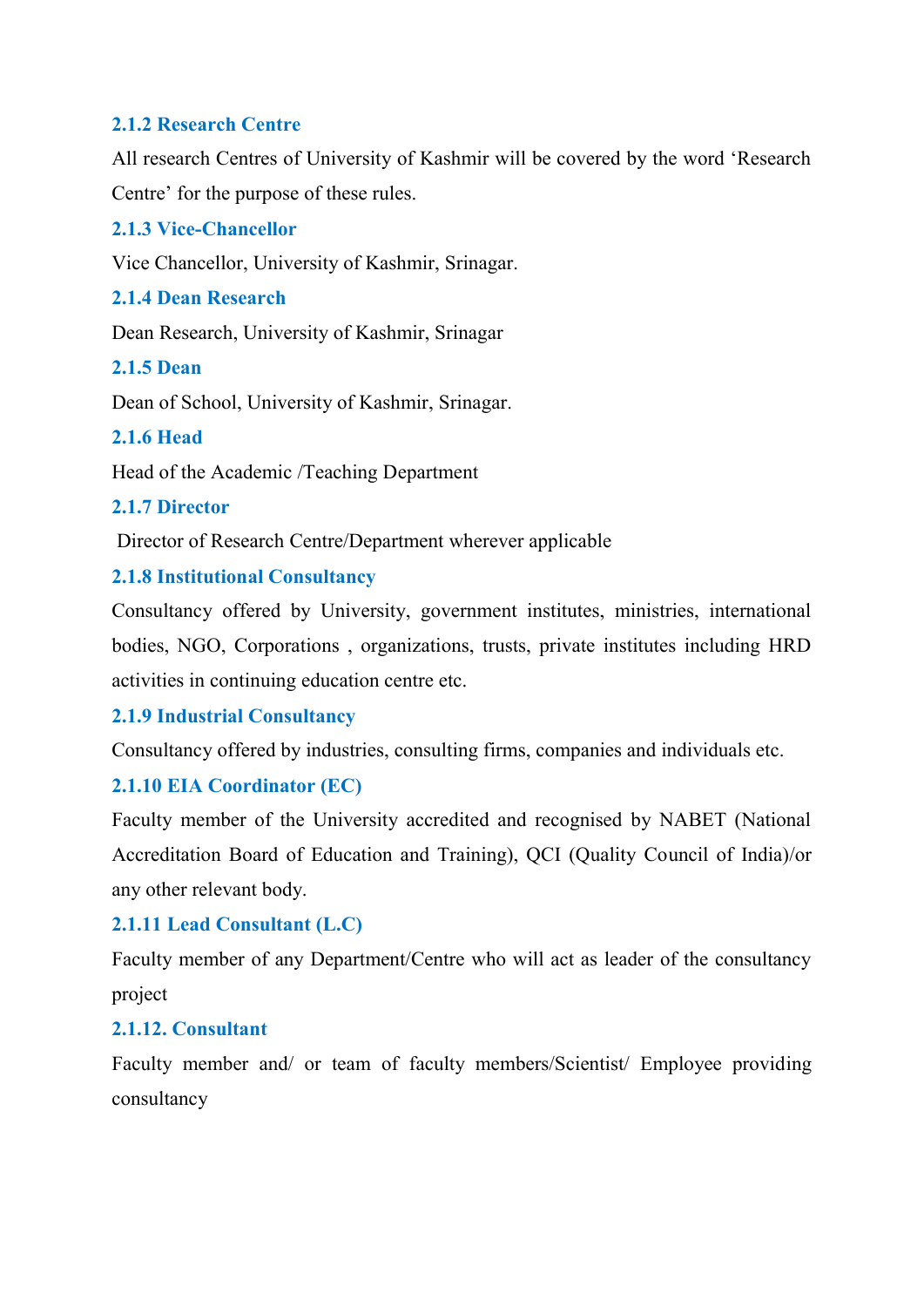#### **2.1.13. Functional Area Expert (FAE)**

Faculty member of the University accredited and recognised by NABET QCI for a particular sector

#### **2.1.14. Functional Area Associate**

Young Postgraduate and Research Scholars of the University who can work under FAE for category B projects under the guidance of approved FAEs.

## **2.1.15 Team Member**

New professionals/ Faculty members involved in Environmental Impact Assessment EIA having experience in their respective functional areas but lack any EIA related experience

## **2.1.16 Mentor**

Senior professionals/Senior faculty who have formidable expertise and may not be able to visit the project sites but their experience and expertise may be utilized to train the Functional Area Associates/ EIA Team Members.

## **2.1.17 Consultancy Project**

A project involving any individual faculty member/Department/Research Centre/Functionary of University and use of University facilities and intellectual inputs of the faculty will be treated as Consultancy Project.

## **3 .1 Initiation and Management of a Consultancy Project**

Faculty members are encouraged to take up consultancy projects with the prior approval of the Dean Research, University of Kashmir. Departments may also take up Consultancy work through the Head of the concerned Department with the permission from Dean Research. A Consultant in each individual consultancy project will be responsible for the submission of project which may include nature and planning of work to be executed, financial quote for the consultancy work, communication with clients, submission of intermediate/progress/draft/final reports as per agreed MoU. The Lead consultant will be responsible for identification of other Investigator/Consultant, if necessary, who shall also be faculty member(s)/Scientist(s)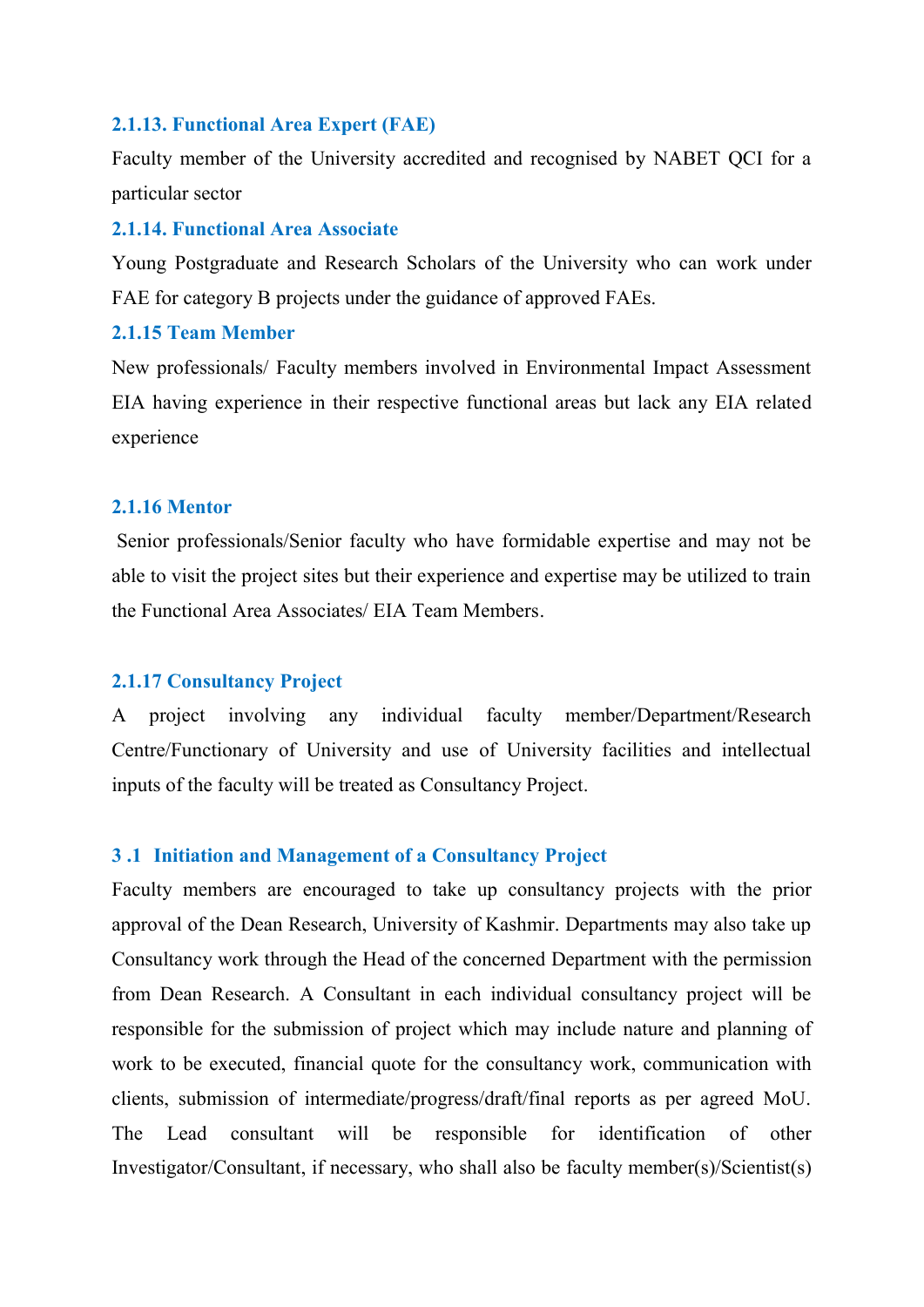in the service of the University or outside the University. Besides he/she will also responsible for co-ordination and execution of work, framing of MoU with clients, ensuring that all reports/certificates bear the name and signature of all consultants who participated in the project. The monetary charges comprising consultancy fee and other related expenditures for consultancy services to be offered shall be the prerogative of the Lead Consultant and his/her team members/individual consultant (whichever is applicable) and the client. Information regarding the completion of the consultancy project shall be intimated to the Dean Research immediately after the project has been completed in all respects. The Lead Consultant/Consultant will seek one time approval from the competent authority for utilization of consultancy grant for various activities like travel, consumables, remuneration to engaged staff/assistants, honorarium to consultants, stationary and other incidental costs during the course of consultancy project.

#### **3.2 Consultancy Fee**

It shall be decided mutually by the Lead Consultant/Consultants and the client and the amount of the fee shall depend upon the type of work, time period during which consultancy services are to be provided, scope of field work, travel requirements, contingencies etc. While estimating the amount of the fee, the Lead Consultant/Consultant shall keep in mind that only a part of the total consultancy grant (which is equal to the total consultancy grant minus the actual expenditure incurred) is available for distribution among the Consultants/engaged staff/assistants/University as per the scheme provided in these guidelines. The total and agreed upon charges of a Consultancy project will consist of the actual expenses to be incurred on providing the services, University share, and the honorarium to be distributed among the consultants involved in the consultancy project. The consultancy fee to be charged from the Client shall be payable to the University in three instalments. The first instalment comprising 50% of the total budget shall be paid to the University after the MoU is signed between the client and the representative of the University to kick-start the consultancy services. The second instalment of 40% should be received once the progress report/draft report is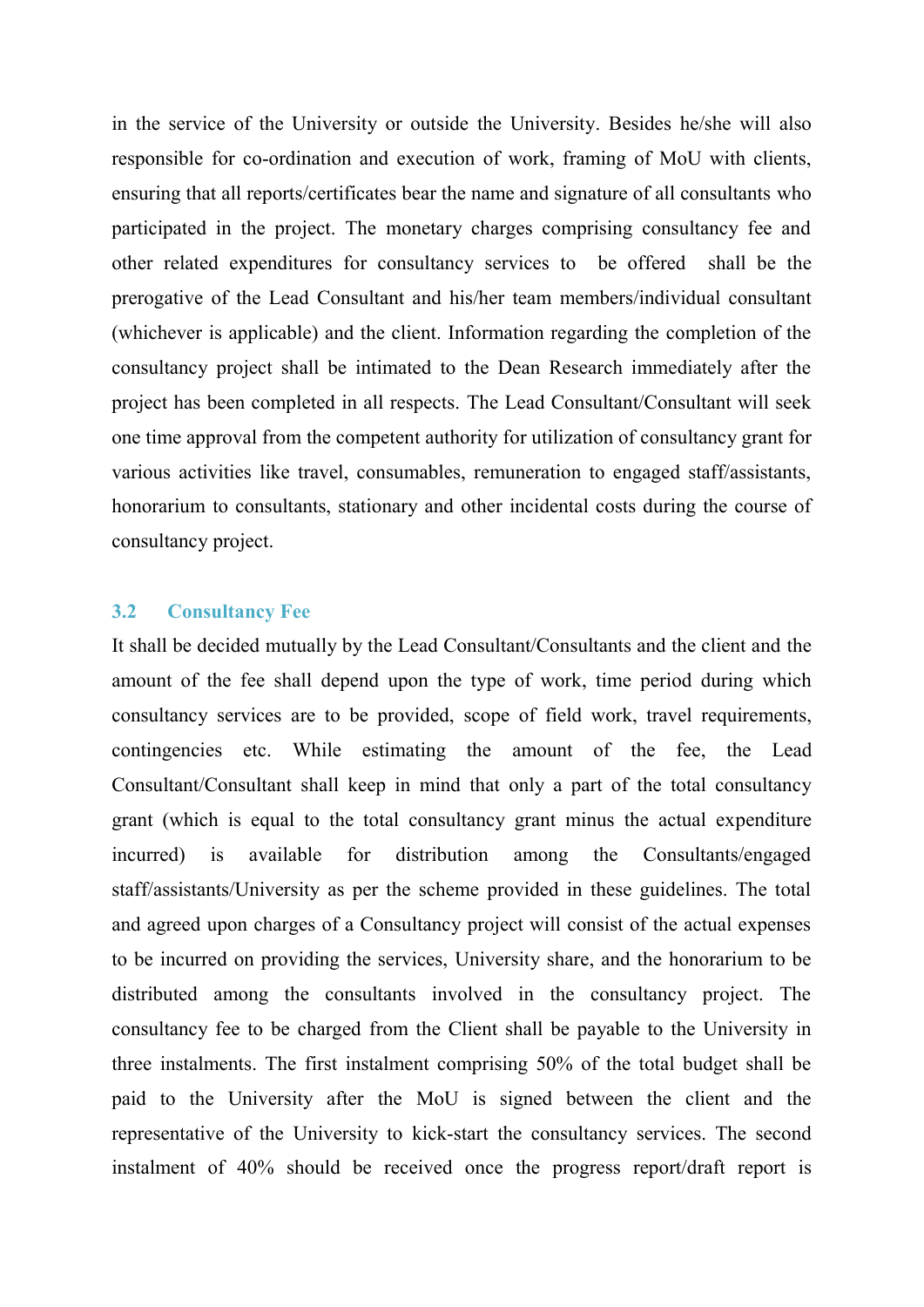submitted to the client and the third instalment comprising 10% of the sanctioned grant shall be paid to the University within one month after the submission of the final report to the client. The University may undertake any lab testing jobs at a standard fee wherever stipulated; otherwise the charges may be worked out by the faculty member/Department/Centre who/that will supervise the testing work.

All the fees on account of Consultancy Projects shall be received in the name of the University of Kashmir. While accepting the individual Consultancy assignments, it is binding upon the consultants to open a separate interest earning Bank account, having intimated to the Dean Research to receive the funds. The said account will be operated by the concerned consultant. The Lead consultant/ consultant is required to maintain all records for audit as and when ordered by the University. One time authorisation for expenditure under a consultancy project shall be required to be sought by the Lead Consultant/Consultant from the Vice Chancellor through Dean Research. The concerned consultant shall submit the Utilization Certificate duly signed by the Chartered Account, Finance Officer and Dean Research for client as per the MoU. There shall be no bar on the amount of consultancy fee to be charged for undertaking consultancy assignments by a faculty/staff/department/institution.

The amount received on account of providing consultancy services by a faculty member/department/centre/university shall be utilized as per the following break-up.

#### **3.3 University Development Fund (UDF)**

10% of the cost of consultancy project excluding taxes applicable shall be charged as overhead costs which shall be utilised for the development of scientific infrastructure. However, in exceptional cases, with sufficient reasons to be recorded in writing, the consultant may accept overhead charges below 10%.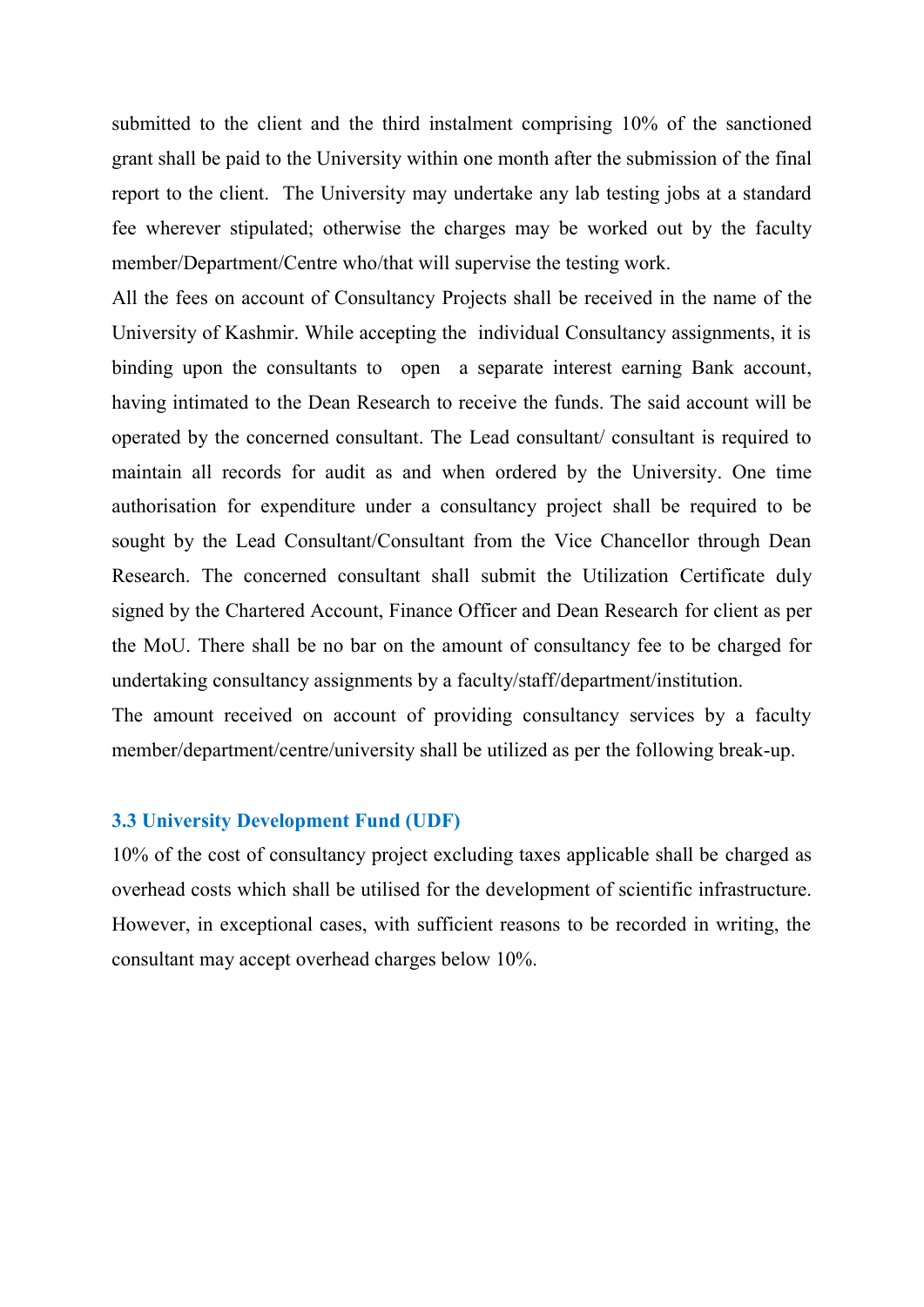## **3.4 Distribution of Consultancy Fee**

The fees received by the Consultants on account of honorarium in a financial year, shall be shared by the Consultant with the University in the following manner:

| 1.  | Consultancy fee received amounting to about<br>30% of the Salary (Basic+DA+CCA)        | No sharing (all be kept by the<br>Consultant)                                   |
|-----|----------------------------------------------------------------------------------------|---------------------------------------------------------------------------------|
| 11. | Consultancy fee received amounting to more<br>than $30\%$ of the salary                | Sharing in the ratio of $70:30$<br>between the Consultant and the<br>University |
|     | iii. Consultancy fee received which is more than the<br>total salary of the consultant | Sharing in the ratio of $50:50$<br>between the Consultant and the<br>University |

## **EXAMPLE:**

A consultant drawing a salary of Rs. 2,00,000 p.a. ( Basic+DA+CCA), if granted permission to accept a consultancy or similar assignment receives consultancy money/honorarium etc. of Rs. 2,50,000/- in a particular year and the money received by him will be shared as under:

| Money received equivalent to first 30% of the           | No sharing                                   |
|---------------------------------------------------------|----------------------------------------------|
| salary i.e. Rs. 60,000/-                                |                                              |
| Money received equivalent to next 70% of the            | Consultant share: Rs.                        |
| salary i.e. Rs. 1, 40,000/-                             | 98,000/- University share: Rs.<br>$42,000/-$ |
| Money received beyond the salary <i>i.e.</i> Rs. 50,000 | Consultant share: 25,000                     |
|                                                         | University share: 25,000                     |

Thus, out of the amount received on account of above, the Consultant's share will be Rs. 60000+Rs. 98000+Rs. 25000 i.e. Rs. 1.83,000/- and University will get Rs. 67,000/-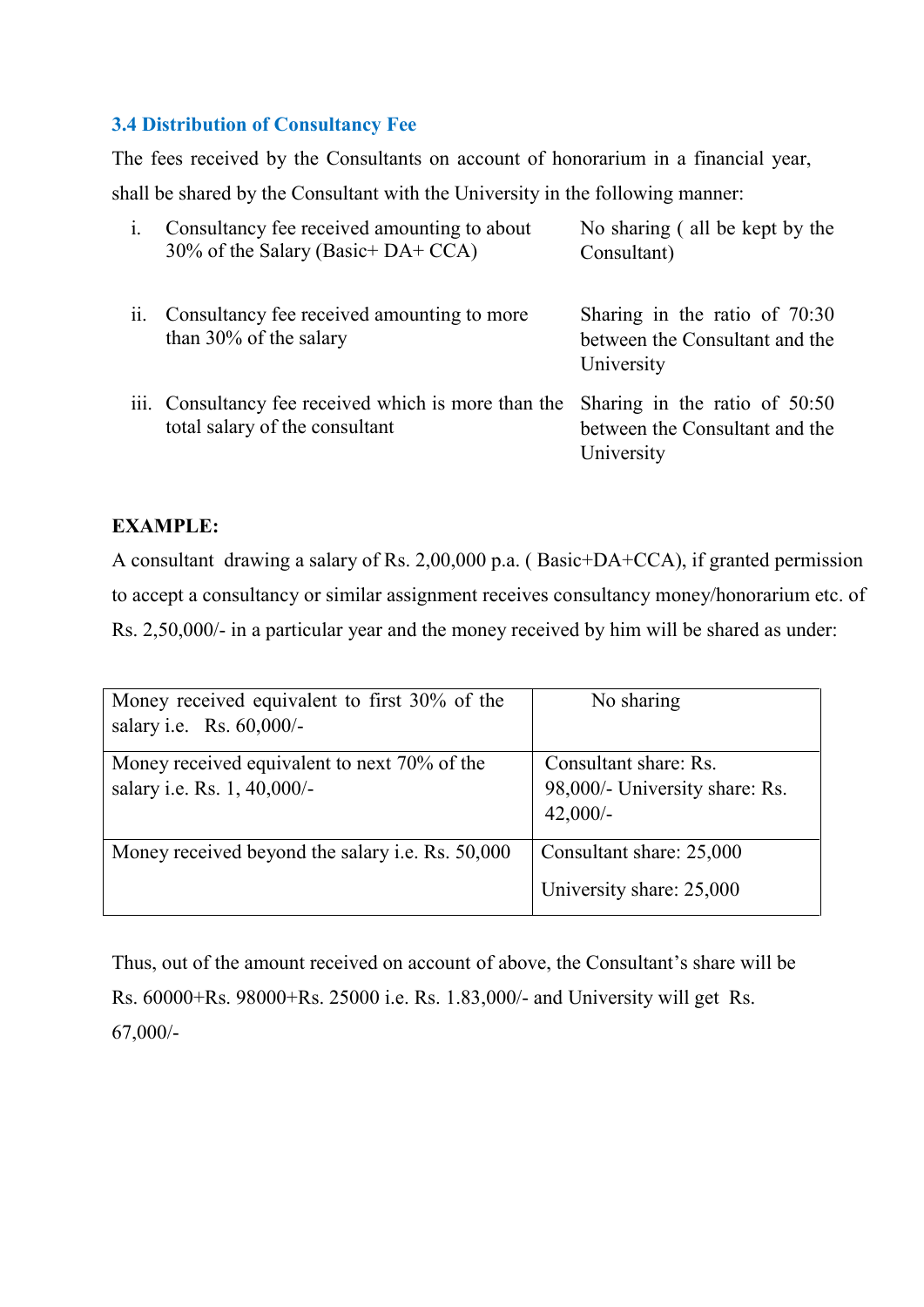#### **3.5 Limit on Total Remuneration by Consultants**

- **3.5.1** There shall be no limit on the total remuneration to be received by a consultant from consultancy projects during a financial year.
- **3.5.2** The actual share of consultancy (honorarium) excluding expenditure incurred on travel, fieldwork, consumables, salary of engaged staff/assistants, software, satellite imagery, stationary, printing, and expenditure on other services/items etc paid to the individual consultant(s) and staff members shall be considered as an earning from the consultancy services.

#### **3.6 Travel and Field work**

Consultants involved in consultancy services and required to travel for fieldwork or other purposes outside the University shall be treated on duty leave subject to the sanction of the duty leave by the competent authority. The consultant shall be competent to authorise the deputation of his/her consultancy staff/assistants for field sampling and other related work within the state with information to the concerned HoD. For deputation outside the State, the concerned Dean shall be the competent authority to grant duty leave. While the University encourages the faculty members to undertake consultancy projects, it is expected that the time spent by a faculty member on fieldwork/travel related to the consultancy projects will not exceed one day per working week during teaching session of the academic year, excluding vacations. The consultancy work under any circumstance shall not hamper the primary duties of the faculty involved in consultancy services.

## **3.7 Work contract**

It shall be the job of Lead consultant/Consultant to make agreements and MoU with the client and subsequently with all other consultants including technical staff, students, and research scholars involved in the consultancy project wherever applicable for assigning work components and payment there of strictly as per the terms and conditions for the consultancy projects.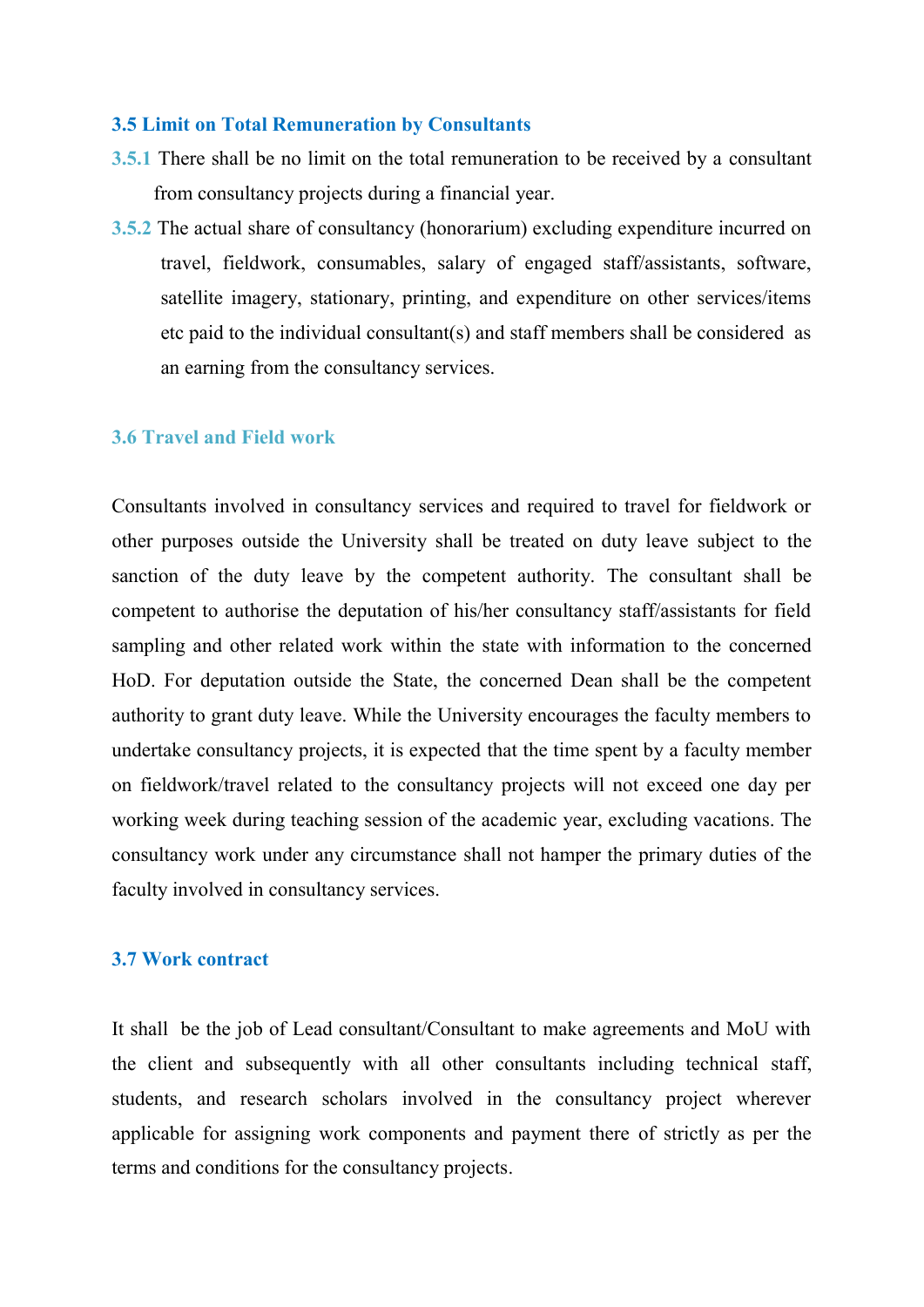#### **3.8 Taxes Deduction**

The Consultant/ Department/Centre where a Consultant works shall collect service tax and all other taxes due at the effective rate on the gross amount of Consultancy fee. The amount of service tax so collected will be paid to the Central Government through University of Kashmir or else a certificate shall be obtained from the client for deduction of all such taxes at source.

#### **3.9 Appointment of Lead Consultant (LC)**

The client usually approaches the University for Consultancy work through a faculty member or a functionary of the University (i.e. Head of the Department, Director or Dean). When a faculty member is approached for rendering the consultancy services, he will be the Lead Consultant. In case consultancy projects are referred to Department/Centre, Lead Consultant will be decided by the Head/Director of the Department/Centre in consultation with the Departmental Committee members. All departmental consultancy projects shall have a Lead Consultant (LC) provided that his/her retirement is not due in the next three months. In case the LC is supposed to retire within a period of three months from the date of start of consultancy, s/he will be appointed as co-consultant and Departmental Committee shall in such case appoint a Lead Consultant (LC) for that project. In exceptional circumstances, the Vice- Chancellor may relax this condition and allow a retiring faculty member to continue to work as LC if in case he is serving the University in some other capacity. In case of EIA projects, the role and responsibility of Lead Consultant shall be replaced by EIA Coordinator (EC). In case a LC resigns or any other eventuality, the HOD/Director of Center shall take over as the Lead Consultant (LC).

#### **3.10 Academic Credit for Consultancy fund Mobilization**

Academic Credit for consultancy fee mobilization shall be decided in terms of UGC regulations. However, for joint consultancy assignments like EIA projects, academic merit shall be calculated with respect to each consultant from the total project cost. The API credit therefore shall be shared by all consultants (FAEs) equally for API score Category III (Research and Academic Contribution) C (II) for the Gross amount for the University in light of UGC regulations.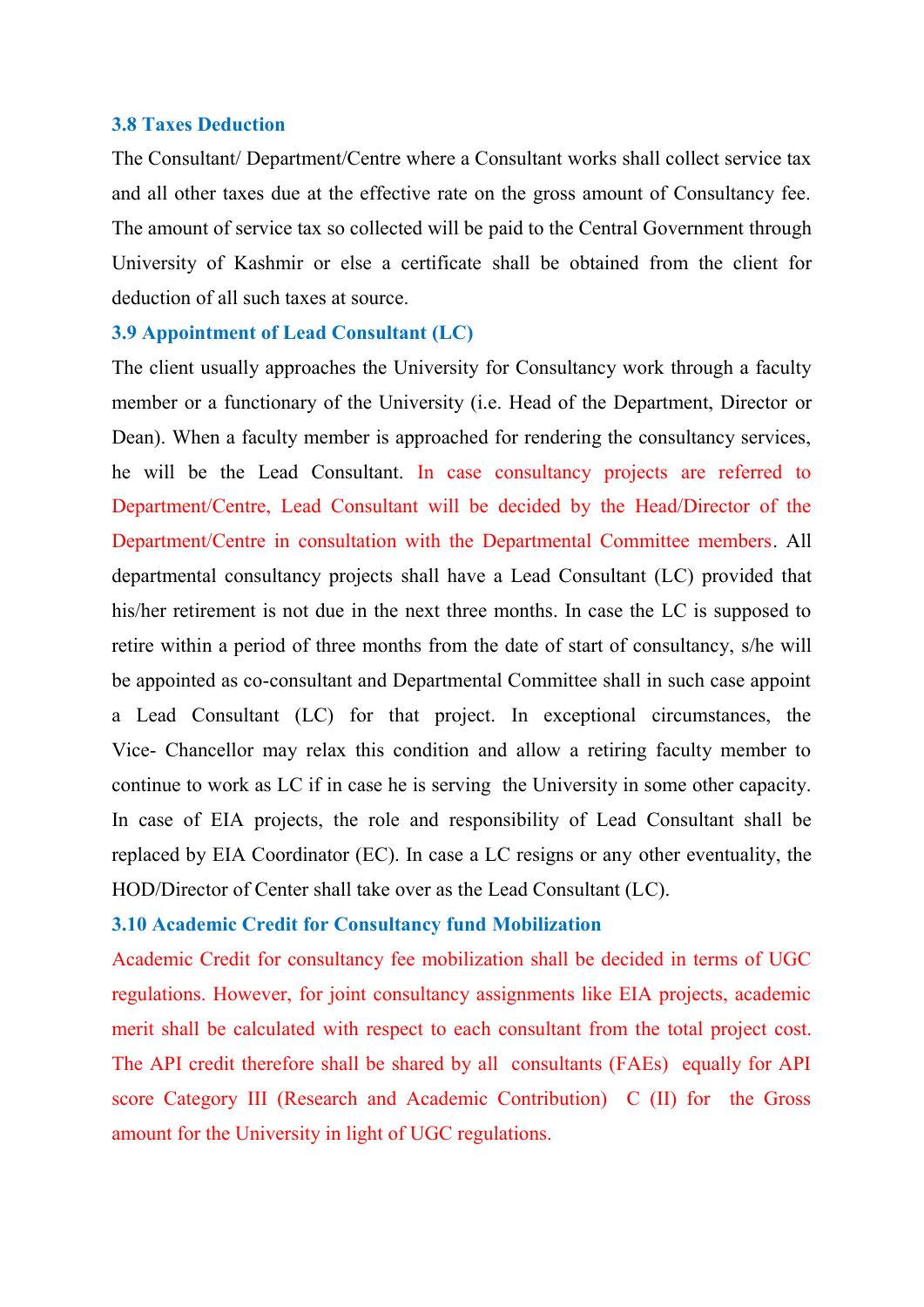#### **3.11 Hiring of services from Outside Organizations / Subcontracting**

Hiring of consultancy services from recognized University/ Organization / Institutions other than the University of Kashmir shall be allowed on need basis, and a sub contract shall be made with such an organization defining the *Terms and Condi*tions of the contract. If the use of expertise from any outside Organizations/Institutions or subcontracting a part of the project is envisaged, the nature, scope and financial budget of the proposed arrangements will also be specified at the time of submitting the project proposal for approval. However, the remuneration to the outside consultants should not exceed 25% of the total consultancy contract.

#### **3.12 Liability**

In case, any legal dispute arises between Consultant(s) and Client(s) such as if Consultant(s) are in any way, held responsible for the losses incurred by the Client, such a liability will be restricted to the maximum limit which will be calculated as follows and the liability will be on the part of Consultant(s) and not the University.

Maximum Liability = The total amount charged for the project  $-$  the expenditure /liabilities on the project. It is in the interest of the Consultant(s) to bring this fact to the notice of the clients. The expenditure/liability will be counted till such date on which the client informs the Consultants(s) in writing to stop work on the project for on-going consultancy project(s), or till the end of the project for the completed project(s). This expenditure amount shall not include the remuneration paid to the Consultant(s) and staff of the University. Submission of the requisite report on the work itself shall constitute the Utilization certificate/ final bill. It should be made a part of the signed agreement.

#### **3.13 Bank Guarantee**

The University being a public institution, it will be deemed as exempted from giving any Bank Guarantee for safeguarding the clients' interests during the MoU with Clients. However, in rare cases, the University may consider providing such a guarantee under exceptional circumstances.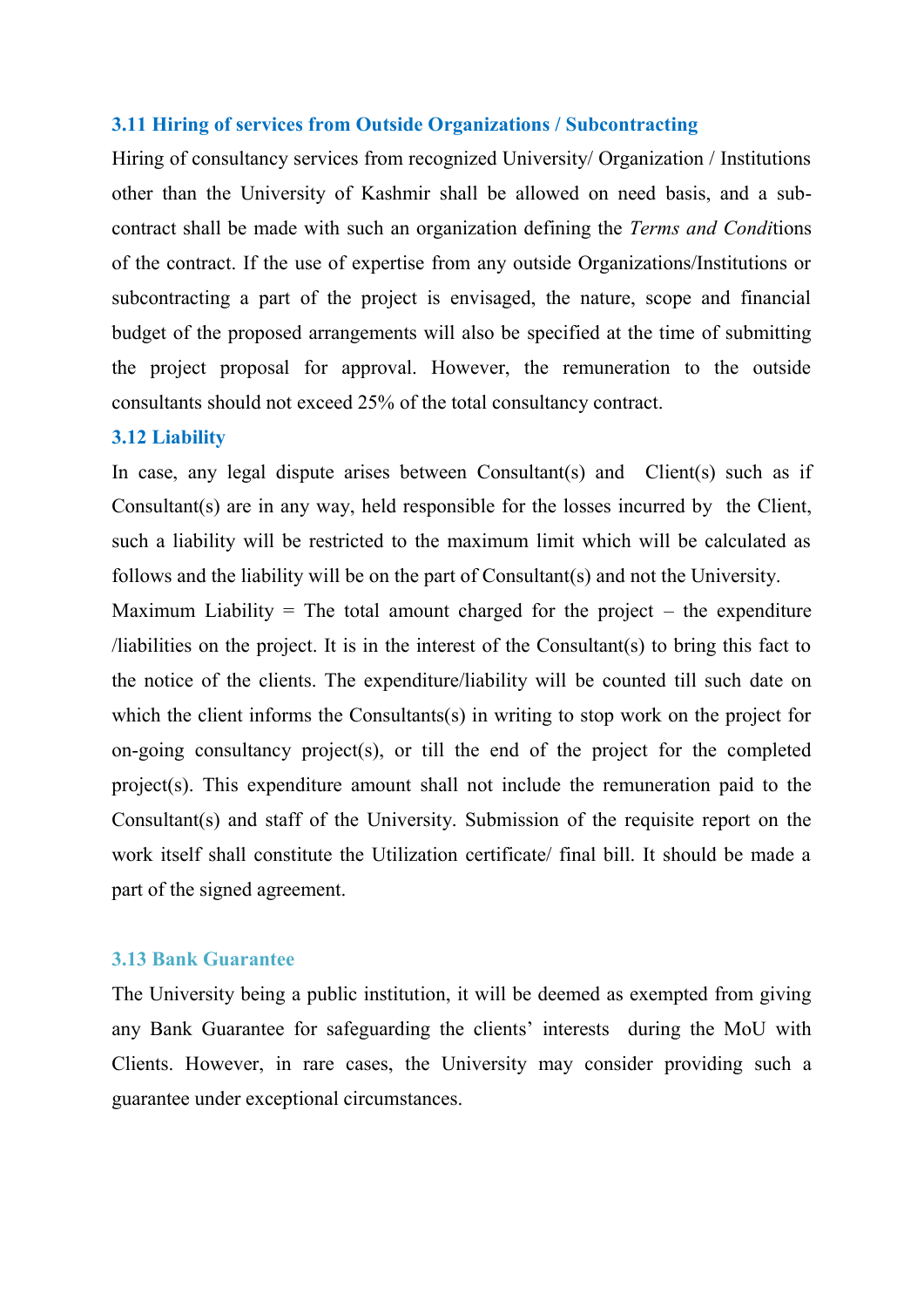#### **3.14 Disagreements / Disputes**

- **3.14.1** Any disagreement/dispute within the University arising at any stage of a consultancy project will be resolved in consultation with the Coordinator/Lead consultant/ HOD/ Director & respective Dean of the Faculty/School to ensure an expeditious removal of bottlenecks and smooth functioning of the project.
- **3.14.2** In case of any dispute arising at any stage of Consultancy project between Consultants(s) and the client (s), the Coordinator/Lead Consultant/ consultant(s) will be responsible for the settlement of the dispute within the provisions of these guidelines.
- **3.14.3** All legal action will be subject to the jurisdiction of courts at Srinagar.

## **3.14.4 Arbitration**

In the event of any dispute or difference at any time arising between the parties related to the Consultancy project or any other clause(s) or any content of the right and liabilities of the parties or other matters specified therein or with reference to anything arising out of the Consultancy or otherwise in relation to the terms, whether during the Consultancy or thereafter; such disputes or differences shall be endeavoured to be resolved by mutual negotiations. If, however, such negotiations are fractious, the dispute should be finally settled through neutral Arbitration commission consisting of three persons one each from University systems, Corporate and Legal system to be nominated by the Vice Chancellor, University of Kashmir, Srinagar.

## **3.15 Publication of Results**

Consultants/FAEs shall normally have the right to publish the work done under the consultancy project with the information to the Coordinator unless the clients have an agreement under which their prior permission is required. Similarly LC will have the right to publish the work carried out by him/her unless the clients have an agreement under which their prior permission is required. It is highly recommended to include a clause in MoU to the effect that the work to be carried out by the Consultants/FAEs will be published acknowledging the support provided by the clients. In such cases where it is mandatory to seek the consent of the clients, the draft paper will be submitted to the clients and if no objections are raised within one month of the submission of the publication by the client/s, it will be assumed that clients have no objection to the publication of the work done under the consultancy project.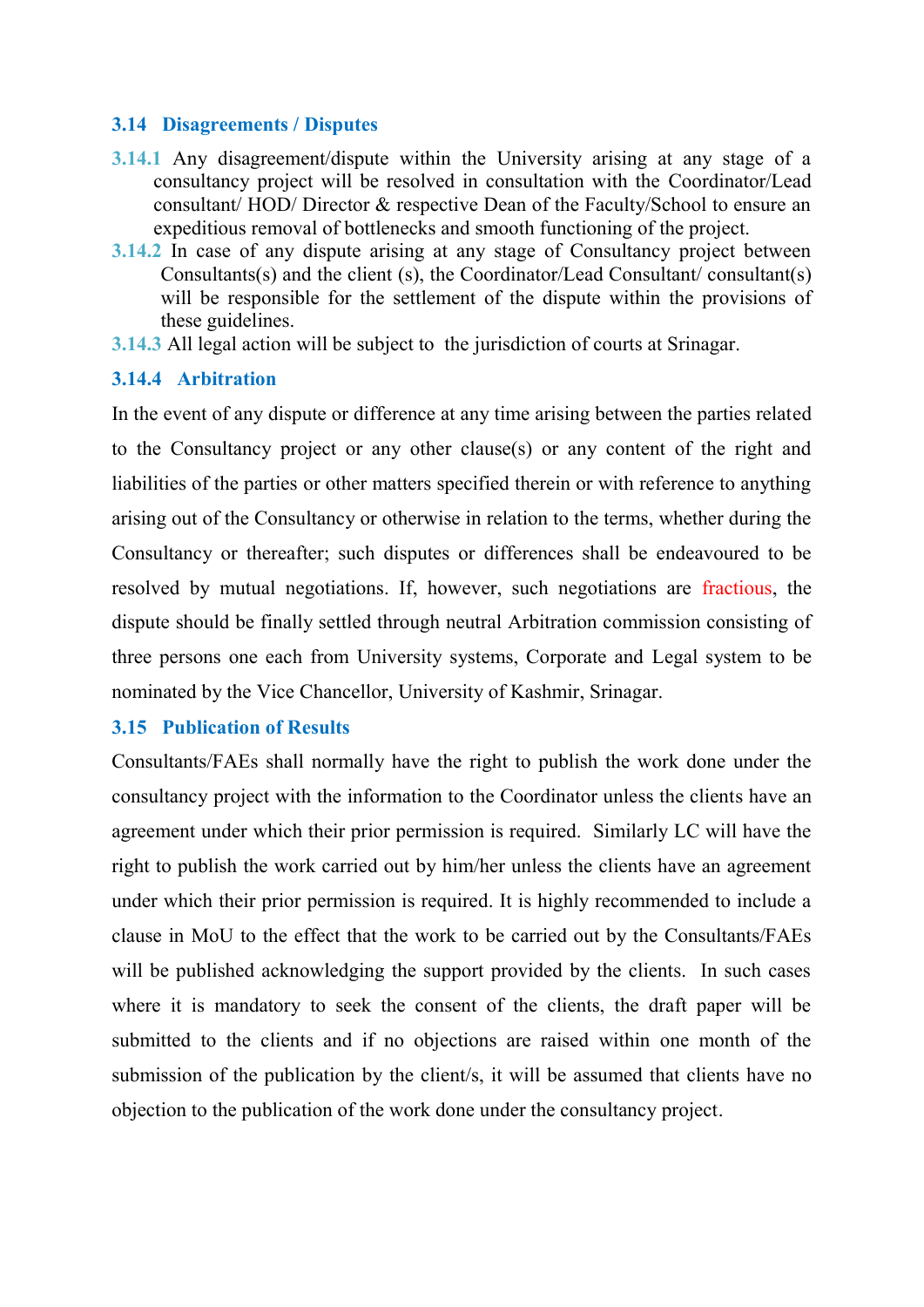#### **3.16 Force majearu**

Due to unforeseen events like natural and man-made disasters which are beyond the control of consultants, Consultants shall not be made responsible for any delay in the execution of the project or financial/material loss incurred by the client.

#### **4.1 EIA specific Consultancy Rules**

University of Kashmir is among a few institutes in the country that has been granted Accreditation by NABET, Quality Council of India in 2012 to conduct Environmental Impact Assessment (EIA) Studies. Different FAEs working in various Departments in the University are accredited for different sectors as per their eligibility and expertise in respective areas of their academic and research area. Centre of Research for Development (CORD), University of Kashmir, Srinagar is currently the nodal Centre for coordinating EIA Consultancy in the University. However, the University may choose any other Department/Centre when the circumstances demand so. CORD is offering consultancy services to various clients/Agencies from the past 17 years. The Centre is actively engaging the services of University faculty for conducting the consultancy projects. The core group is represented by various Functional Area Experts. The main focus of consultancy is to give the intellectual inputs, and also to carry out the EIA/EMP of various hydropower projects, Town Area Development projects of local and national importance. 10% of Institutional overhead charges for University Development Fund (UDF) in case of all EIA projects will go to CORD (instead of the University as is the case with other consultancy projects) for meeting the various expenses in the form of accreditation fee involving Application fee, Document review fee, Office assessment fee, Analysis of office assessment and preparation of final report fee, travel, boarding and lodging (at actual), annual fee, fee for Supplementary Assessment (if applicable), Fee for QMS Implementation Assessment (if applicable), review of decision fee, and appeal fees besides for the development of Centre.